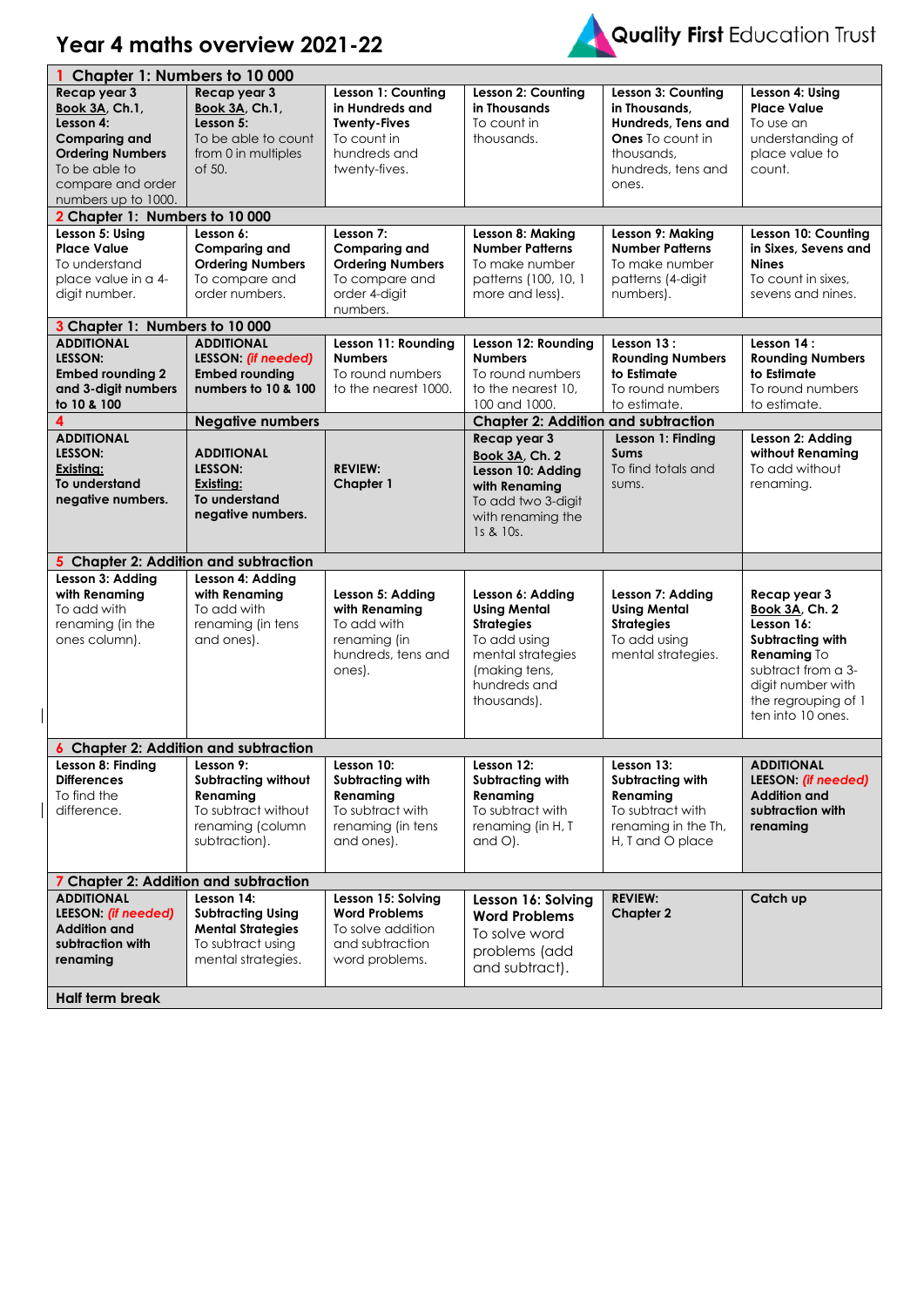## **Year 4 maths overview 2021-22**



| Autumn 2 2021-22                                                                                                                                              |                                                                        |                                            |                                            |                                            |                                            |  |
|---------------------------------------------------------------------------------------------------------------------------------------------------------------|------------------------------------------------------------------------|--------------------------------------------|--------------------------------------------|--------------------------------------------|--------------------------------------------|--|
| 8 Chapter 3: Multiplication and Division                                                                                                                      |                                                                        |                                            |                                            |                                            |                                            |  |
| Lesson 1:                                                                                                                                                     | Lesson 2:                                                              | Lesson 3 and 4:                            | Lesson 5 and 6:                            | Lesson 7:                                  | Lesson 8: Dividing                         |  |
| Multiplying by 6                                                                                                                                              | Multiplying by 7                                                       | <b>COMBINED LESSON</b>                     | <b>COMBINED LESSON</b>                     | Mulliplying by 12                          | by 6                                       |  |
| To multiply by 6                                                                                                                                              | To multiply by 7.                                                      | Multiplying by 9 To                        | Multiplying by 11                          | To multiply by 12.                         | To divide by 6.                            |  |
|                                                                                                                                                               |                                                                        | multiply by 9                              | To multiply by 11.                         |                                            |                                            |  |
|                                                                                                                                                               |                                                                        |                                            |                                            |                                            |                                            |  |
| Lesson 9: Dividing                                                                                                                                            | <b>9</b> Chapter 3: Multiplication and Division<br>Lesson 10: Dividing |                                            |                                            |                                            |                                            |  |
| by 7                                                                                                                                                          | by 9                                                                   | Lesson 11: Multiply<br>& Divide by 11 & 12 | Lesson 12: Dividing<br>with Remainder      | Lesson 13: Solving<br><b>Word Problems</b> | Lesson 14: Solving<br><b>Word Problems</b> |  |
| To divide by 7.                                                                                                                                               | To divide by 9.                                                        | To multiply & divide                       | To divide with                             | To solve word                              | Solve problems                             |  |
|                                                                                                                                                               |                                                                        | by 11 and 12                               | remainders.                                | problems involving                         | involving                                  |  |
|                                                                                                                                                               |                                                                        |                                            |                                            | multiplication and                         | multiplication and                         |  |
|                                                                                                                                                               |                                                                        |                                            |                                            | division.                                  | division.                                  |  |
|                                                                                                                                                               | 10 Chapter 3: Multiplication and Division                              |                                            |                                            |                                            |                                            |  |
| <b>Nfer Autumn paper</b>                                                                                                                                      | <b>Nfer Autumn paper</b>                                               | <b>Nfer Autumn paper</b>                   | Lesson 15: Solving                         | Lesson 18: Solving                         | <b>ADDITIONAL</b>                          |  |
|                                                                                                                                                               |                                                                        |                                            | <b>Word Problems</b><br>Solve multi-step   | <b>Word Problems</b><br>Solve problems     | LESSON: R2P: 4NF-3<br>Apply place-value    |  |
|                                                                                                                                                               |                                                                        |                                            | problems (in the                           | involving scaling &                        | knowledge to                               |  |
|                                                                                                                                                               |                                                                        |                                            | context of                                 | comparison $x \&$                          | known additive                             |  |
|                                                                                                                                                               |                                                                        |                                            | measures).                                 |                                            | (addition) and                             |  |
|                                                                                                                                                               |                                                                        |                                            |                                            |                                            | multiplicative                             |  |
|                                                                                                                                                               |                                                                        |                                            |                                            |                                            | (multiplication)<br>number facts           |  |
|                                                                                                                                                               |                                                                        |                                            |                                            |                                            | Iscaling facts by                          |  |
|                                                                                                                                                               | 11 Chapter 4: Further Multiplication and Division                      |                                            |                                            |                                            |                                            |  |
| <b>REVIEW:</b>                                                                                                                                                | <b>COMBINED LESSON:</b>                                                | Lesson 3:                                  | Lesson 4:                                  | Lesson 5:                                  | Lesson 6:                                  |  |
| <b>Chapter 3</b>                                                                                                                                              | Lesson 1:<br>Multiplying by 0 & 1                                      | Multiplying the<br><b>Same Two Numbers</b> | <b>Multiplying Three</b><br><b>Numbers</b> | <b>Multiplying Multiples</b><br>of 10      | Multiplying 2-Digit<br><b>Numbers</b>      |  |
|                                                                                                                                                               | To multiply by 0 & 1.                                                  | To understand                              | To multiply three                          | To multiply with                           | To multiply 2-digit                        |  |
|                                                                                                                                                               | Lesson 2: Dividing                                                     | commutativity.                             | numbers.                                   | multiples of 10.                           | numbers.                                   |  |
|                                                                                                                                                               | by <sub>1</sub>                                                        |                                            |                                            |                                            |                                            |  |
|                                                                                                                                                               | To divide by 1.                                                        |                                            |                                            |                                            |                                            |  |
|                                                                                                                                                               |                                                                        |                                            |                                            |                                            |                                            |  |
| Recap year 3                                                                                                                                                  | 12 Chapter 4: Further Multiplication and Division<br>Lesson 7:         | <b>ADDITIONAL</b>                          | Lesson 8:                                  | Lesson 9:                                  | Lesson 10:                                 |  |
| Book 3A, Ch: 4                                                                                                                                                | Multiplying 2-Digit                                                    | LESSON: (if needed)                        | <b>Multiplying Multiples</b>               | Multiplying 3-Digit                        | Multiplying 3-Digit                        |  |
| Lesson5:                                                                                                                                                      | <b>Numbers</b>                                                         | <b>Embed</b>                               | of 100                                     | <b>Numbers</b>                             | Numbers over 2                             |  |
| Multiplying with                                                                                                                                              | To multiply 2-digit                                                    | multiplication of 2-                       | To multiply multiples                      | To multiply 3-digit                        | days if needed*                            |  |
| Regrouping                                                                                                                                                    | numbers with                                                           | digit numbers with                         | of 100.                                    | numbers.                                   | To multiply 3-digit                        |  |
|                                                                                                                                                               | renaming.                                                              | renaming                                   |                                            |                                            | numbers                                    |  |
| 13.                                                                                                                                                           |                                                                        |                                            |                                            |                                            | (renaming).                                |  |
| <b>Chapter 4: Further Multiplication and Division</b><br>Lesson 10:<br>Lesson 11:<br><b>ADDITIONAL</b><br>Recap year 3<br>Recap year 3<br>Lesson 12: Dividing |                                                                        |                                            |                                            |                                            |                                            |  |
| Multiplying 3-Digit                                                                                                                                           | Multiplying 3-Digit                                                    | LESSON: (if needed)                        | <b>Book 3A</b>                             | Book 3A                                    | 2-Digit Numbers                            |  |
| Numbers over 2                                                                                                                                                | <b>Numbers</b>                                                         | <b>Embed</b>                               | <b>Book 3A</b>                             | <b>Book 3A</b>                             | To divide 2-digit                          |  |
| days (if needed*)                                                                                                                                             | To multiply 3-digit                                                    | multiplication of 3-                       | Ch.4: Lesson 7:                            | Ch.4: Lesson 8:                            | numbers.                                   |  |
| * Or use this day to                                                                                                                                          | numbers.                                                               | digit numbers with                         | Dividing with                              | Dividing with                              |                                            |  |
| embed 3-digit<br>multiplication with                                                                                                                          |                                                                        | renaming                                   | Regrouping                                 | Regrouping                                 |                                            |  |
| renaming.                                                                                                                                                     |                                                                        |                                            |                                            |                                            |                                            |  |
|                                                                                                                                                               | 14 Chapter 4: Further Multiplication and Division                      |                                            |                                            |                                            |                                            |  |
| Lesson 13: Dividing                                                                                                                                           | Lesson 14: Dividing                                                    | <b>ADDITIONAL</b>                          | Catch up                                   | Catch up                                   | Catch up                                   |  |
| 3-Digit Numbers                                                                                                                                               | 2-Digit Numbers                                                        | LESSON: (if needed)                        | If time available:                         |                                            |                                            |  |
| To divide 3-digit                                                                                                                                             | with remainders.                                                       | <b>Embed dividing with</b>                 | <b>Revisit rounding</b>                    |                                            |                                            |  |
| numbers.                                                                                                                                                      | Divide 2-digit<br>numbers-                                             | regrouping                                 |                                            |                                            |                                            |  |
|                                                                                                                                                               |                                                                        |                                            |                                            |                                            |                                            |  |
| <b>Christmas holiday break</b>                                                                                                                                |                                                                        |                                            |                                            |                                            |                                            |  |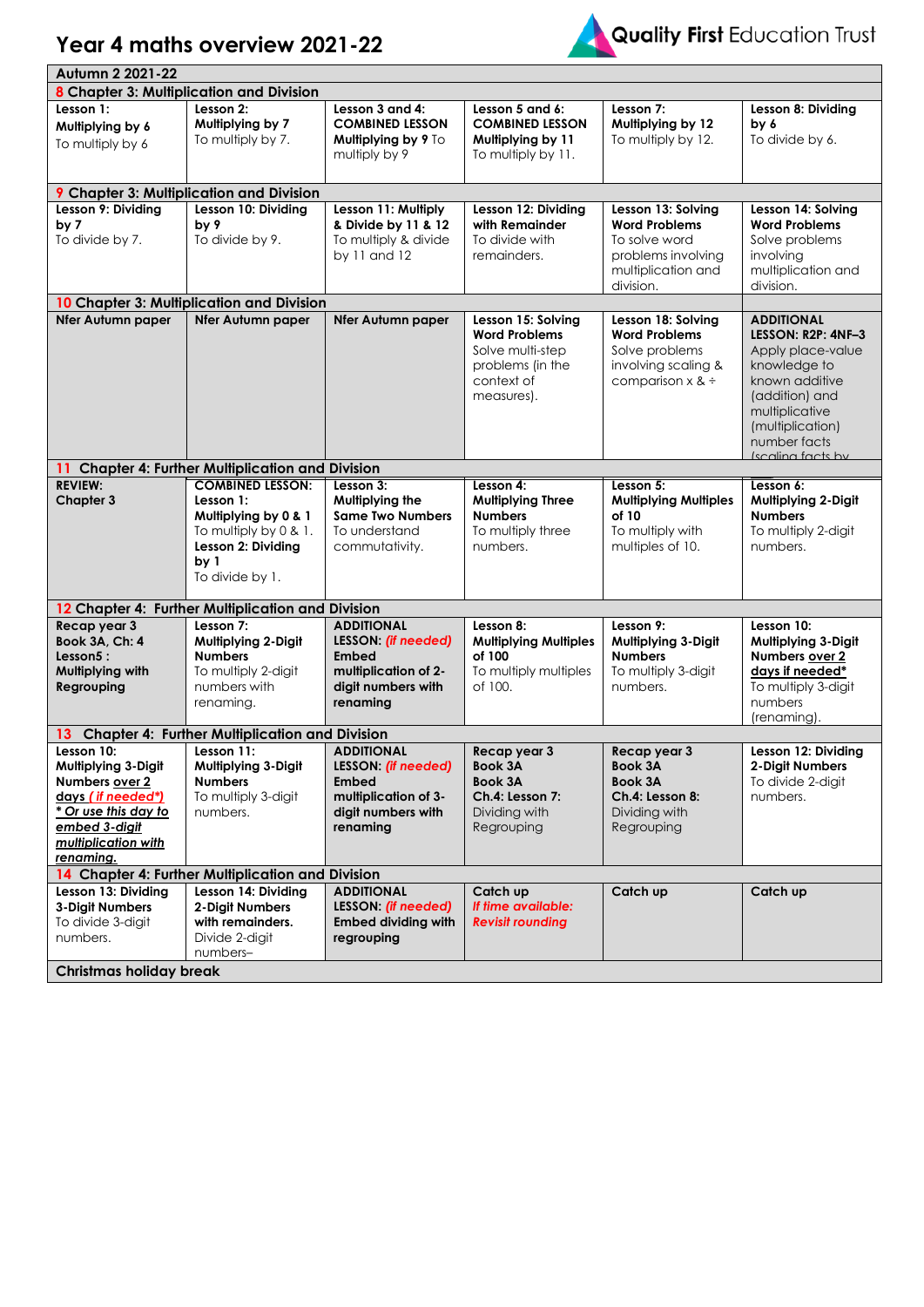## **Year 4 maths overview 2021-22**



| 1 Spring term 1 2021-22 ALL FACTUAL FLUENCY MULTIPLICATION TABLES                                                                                                                    |                                                                                                                                                                                                                    |                                                                                                                                                                                                                                     |                                                                                                                                                                                                    |                                                                                                                                                                                                                         |                                                                                                                                                                                                        |  |
|--------------------------------------------------------------------------------------------------------------------------------------------------------------------------------------|--------------------------------------------------------------------------------------------------------------------------------------------------------------------------------------------------------------------|-------------------------------------------------------------------------------------------------------------------------------------------------------------------------------------------------------------------------------------|----------------------------------------------------------------------------------------------------------------------------------------------------------------------------------------------------|-------------------------------------------------------------------------------------------------------------------------------------------------------------------------------------------------------------------------|--------------------------------------------------------------------------------------------------------------------------------------------------------------------------------------------------------|--|
|                                                                                                                                                                                      |                                                                                                                                                                                                                    |                                                                                                                                                                                                                                     | <b>Chapter 4: Further multiplication and division</b>                                                                                                                                              |                                                                                                                                                                                                                         |                                                                                                                                                                                                        |  |
| <b>Bank holiday</b>                                                                                                                                                                  | <b>INSET day</b>                                                                                                                                                                                                   | <b>ADDITIONAL</b><br><b>LESSON: Revisit</b><br>multiplication and<br>division<br>Recap presentation<br>expectation, digit<br>formation and<br>challenae                                                                             | <b>ADDITIONAL</b><br><b>LESSON: Revisit</b><br>multiplication and<br>division                                                                                                                      | Lesson 15: Dividing<br>3-Digit Numbers<br>Divide 3-digit<br>numbers.                                                                                                                                                    | Lesson 16: Dividing<br>3-Digit Numbers<br>Divide 3-digit<br>numbers with<br>remainders.                                                                                                                |  |
|                                                                                                                                                                                      | 2 Chapter 4: Further multiplication and division                                                                                                                                                                   |                                                                                                                                                                                                                                     |                                                                                                                                                                                                    | <b>Chapter 5: Graphs</b>                                                                                                                                                                                                |                                                                                                                                                                                                        |  |
| <b>ADDITIONAL</b><br><b>LESSON: Revisit</b><br>multiplication word<br>problems involving<br>scaling                                                                                  | Lesson 17: Solving<br><b>Word Problems</b><br>To solve<br>multiplication and<br>division word<br>problems.                                                                                                         | Lesson 18: Solving<br><b>Word Problems</b><br>To solve<br>multiplication and<br>division word<br>problems (multi-<br>step).                                                                                                         | <b>REVIEW: Chapter 4:</b><br><b>Multiplication and</b><br>division                                                                                                                                 | <b>ADDITIONAL</b><br><b>LESSON: Recap</b><br>year 3 graphs,<br>Lesson 3: Reading<br><b>Bar Graphs</b> To read<br>& interpret info from<br>a bar graph; to use<br>and understand<br>vocabulary related<br>to bar graphs. | Lesson 1: Drawing<br>and Reading<br><b>Picture Graphs and</b><br><b>Bar Graphs</b><br>To draw and read<br>picture graphs and<br>bar graphs.                                                            |  |
| 3 Ch5: Graphs                                                                                                                                                                        |                                                                                                                                                                                                                    |                                                                                                                                                                                                                                     |                                                                                                                                                                                                    |                                                                                                                                                                                                                         | <b>Recap fractions</b>                                                                                                                                                                                 |  |
| Lesson 2: Drawing<br>and Reading Bar<br><b>Graphs</b><br>To draw and read<br>bar graphs.                                                                                             | Lesson 3: Drawing<br>and Reading Line<br><b>Graphs</b><br>To draw and read<br>line graphs.                                                                                                                         | Lesson 4: Drawing<br>and Reading Line<br><b>Graphs</b><br>To draw and read a<br>line graph.                                                                                                                                         | Lesson 5: Drawing<br>and Reading Line<br><b>Graphs</b><br>To draw and read<br>line graphs<br>(drawing focus).                                                                                      | <b>REVIEW: Chapter 5:</b><br><b>Graphs</b>                                                                                                                                                                              | Recap year 3<br>fractions:<br>Ch.11. Lesson 1:<br><b>Counting in Tenths</b><br>To count in tenths;<br>to recognise tenths<br>and be able to<br>determine how<br>many tenths are<br>shaded.             |  |
|                                                                                                                                                                                      |                                                                                                                                                                                                                    | 4 Fractions: Recap Year 3, textbook 3B (Year 2: HL 2019-20 and just returned to school Year 3 2020-21)                                                                                                                              |                                                                                                                                                                                                    |                                                                                                                                                                                                                         |                                                                                                                                                                                                        |  |
|                                                                                                                                                                                      |                                                                                                                                                                                                                    |                                                                                                                                                                                                                                     |                                                                                                                                                                                                    |                                                                                                                                                                                                                         |                                                                                                                                                                                                        |  |
| Recap year 3<br>fractions:<br>Ch.11, Lesson 3:<br><b>Adding Fractions</b><br>To add fractions<br>with the same<br>denominator.                                                       | Recap year 3<br>fractions:<br>Ch.11, Lesson 5:<br>Subtracting<br><b>Fractions</b><br>To subtract fractions<br>with the same<br>name.                                                                               | Recap year 3<br>fractions:<br>Ch.11, Lesson 9:<br><b>Finding Equivalent</b><br><b>Fractions</b><br>To find fractions<br>equivalent to 1/2;<br>use pictorial<br>representations and<br>multiplication to<br>show equivalence.        | Recap year 3<br>fractions:<br>Ch.11, Lesson 10:<br><b>Finding Equivalent</b><br><b>Fractions</b><br>To find equivalent<br>fractions using<br>concrete objects<br>and pictorial<br>representations. | Recap year 3<br>fractions:<br>Ch.11, Lesson 12:<br><b>Finding the Simplest</b><br><b>Fraction</b><br>To find the simplest<br>fraction using<br>visualisation and<br>concrete materials.                                 | Recap year 3<br>fractions:<br>Ch.11, Lesson 16:<br>Comparing<br>Fractions To<br>compare fractions<br>using pictorial<br>representations; to<br>understand the<br>numerical nature of<br>the numerator. |  |
|                                                                                                                                                                                      |                                                                                                                                                                                                                    | 5 Fractions: Recap Year 3, textbk 3B (Year 2: HL 2019-20 and just returned to school Year 3 2020-21)                                                                                                                                |                                                                                                                                                                                                    |                                                                                                                                                                                                                         | <b>Ch.6: Fractions</b>                                                                                                                                                                                 |  |
| Recap year 3<br>fractions:<br>Ch.11, Lesson 18:<br><b>Adding Fractions</b><br>To add fractions<br>using pictorial<br>representations; to<br>simplify fractions<br>after adding them. | Recap year 3<br>fractions:<br>Ch.11, Lesson 19:<br>Subtracting<br><b>Fractions</b><br>To subtract fractions<br>using pictorial<br>representations; to<br>simplify fractions<br>after they have<br>been subtracted. | Recap year 3<br>fractions:<br>Ch.11, Lesson 20:<br>Subtracting<br><b>Fractions</b><br>To subtract fractions<br>from a whole<br>amount; to use<br>pictorial<br>representations of<br>whole numbers to<br>help subtract<br>fractions. | Lesson 22: Finding<br>Part of a Set<br>To find a fraction of<br>a whole number<br>using pictorial<br>representations,<br>multiplication and<br>concrete objects.                                   | Lesson 23: Finding<br>the Fraction of a<br><b>Number</b><br>To consolidate<br>finding the fraction<br>of a whole number.                                                                                                | Lesson 1: Counting<br>in Hundredths<br>To count in<br>hundredths.                                                                                                                                      |  |
|                                                                                                                                                                                      |                                                                                                                                                                                                                    | 6 Ch 6: Fractions (Year 2: HL 2019-20 & just returned to school Year 3 2020-21)                                                                                                                                                     |                                                                                                                                                                                                    | Catch up                                                                                                                                                                                                                | Catch up                                                                                                                                                                                               |  |
| Lesson 2: Writing<br><b>Mixed Numbers</b><br>To write mixed<br>number fractions.<br><b>Half term</b>                                                                                 | Lesson 3: Showing<br><b>Mixed Numbers on</b><br>a Number Line<br>To show mixed<br>number fractions on<br>a number line.                                                                                            | Lesson 4: Finding<br><b>Equivalent Fractions</b><br>To find equivalent<br>fractions.                                                                                                                                                | Lesson 5: Finding<br><b>Equivalent Fractions</b><br>To find equivalent<br>fractions (further<br>practise).                                                                                         |                                                                                                                                                                                                                         |                                                                                                                                                                                                        |  |